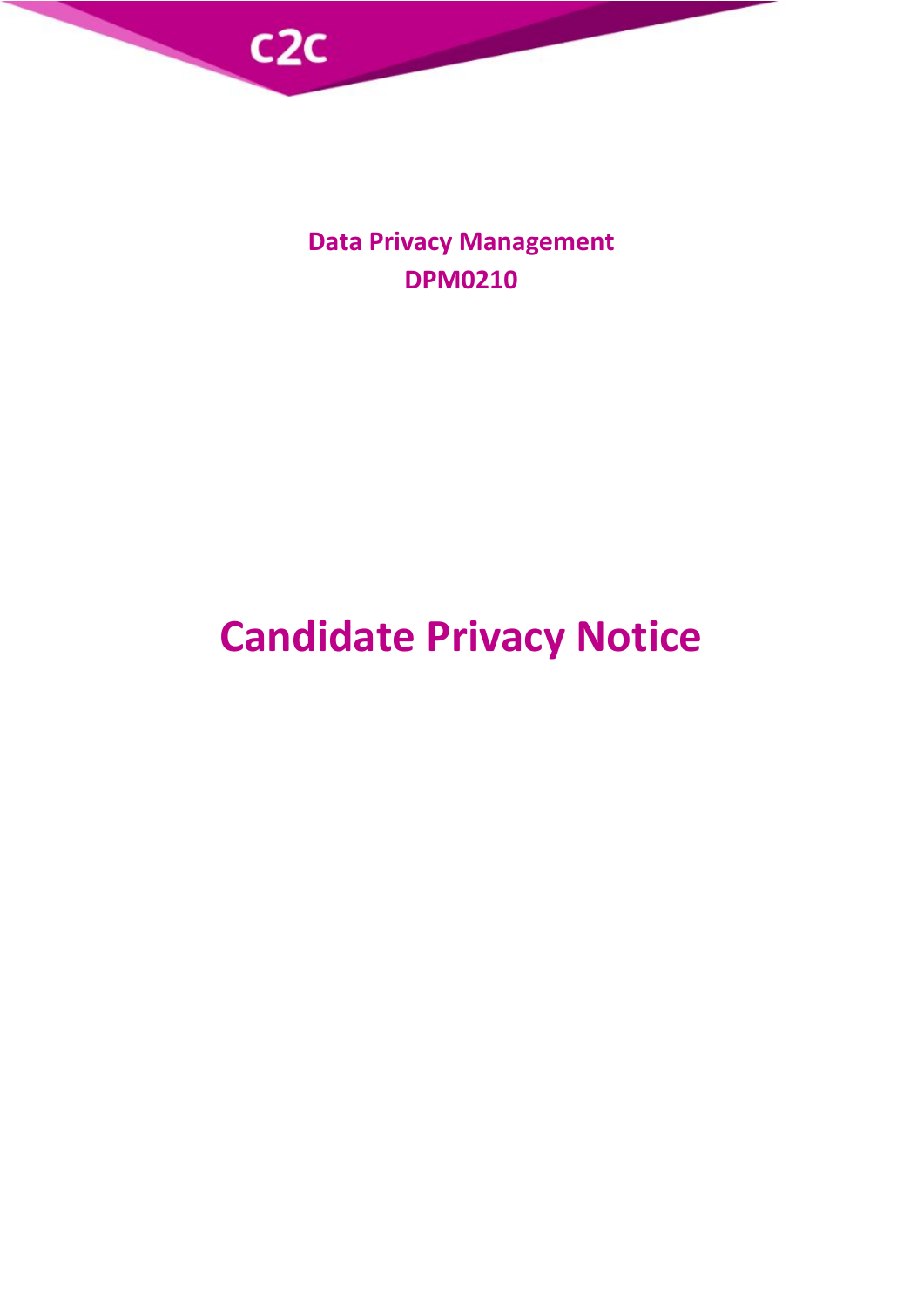

#### **Candidate Privacy Notice**

## <span id="page-1-0"></span>Version History

| Version | Date        | Author     | <b>Comments</b>                           |
|---------|-------------|------------|-------------------------------------------|
| 1.00    | 23-May-2018 | Sabiha Ali | Initial Candidate Privacy Notice document |
|         |             |            |                                           |
|         |             |            |                                           |
|         |             |            |                                           |

## <span id="page-1-1"></span>Release Control

The following personnel must formally approve the document prior to assigning a non-draft version number.

| Prepared by (Name & Title)      | Authorised by (Name & Title)               | Date Approved for Release |
|---------------------------------|--------------------------------------------|---------------------------|
| Sabiha Ali, HR Business Partner | Michelle Burningham, Resourcing<br>Manager |                           |
|                                 |                                            |                           |

## <span id="page-1-2"></span>Distribution

| Version | Distributed to | Date distributed |
|---------|----------------|------------------|
|         |                |                  |
|         |                |                  |

### <span id="page-1-3"></span>Document Review

This Data Privacy Management document will be reviewed each year by the document owner/author following the initial publication. Document to be ratified for publication by the Trenitalia c2c Executive Team.

## <span id="page-1-4"></span>Copyright

The copyright in the contents of this document is property of Trenitalia c2c Limited. The contents in whole or part must not be modified, reproduced or disclosed or disseminated to others or used for purposes other than that for which it is supplied, without the prior written permission of Trenitalia c2c Limited. © 2018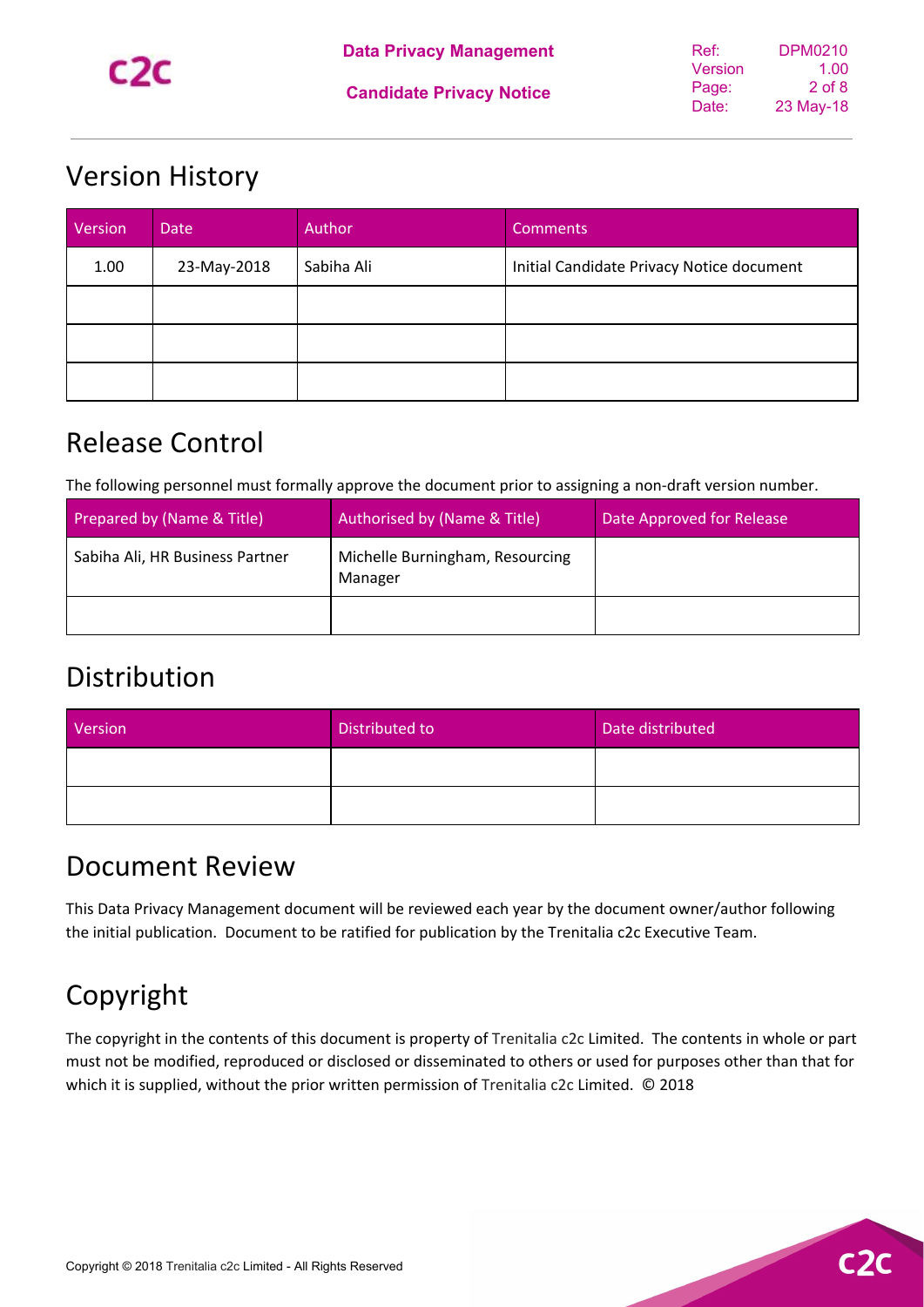

## <span id="page-2-0"></span>Table of Contents

| <b>Version History</b>                           | $\overline{2}$          |
|--------------------------------------------------|-------------------------|
| <b>Release Control</b>                           | $\overline{2}$          |
| <b>Distribution</b>                              | $\mathbf{2}$            |
| <b>Document Review</b>                           | $\overline{2}$          |
| Copyright                                        | $\overline{2}$          |
| <b>Table of Contents</b>                         | 3                       |
| 1. Introduction                                  | 4                       |
| 2. Data Protection Principles                    | 4                       |
| 3. Your rights in relation to your personal data | $\overline{\mathbf{4}}$ |
| 4. Personal data we collect                      | 5                       |
| 5. How we collect your personal data             | $6\phantom{1}6$         |
| 6. Why we process your personal data             | $6\phantom{1}$          |
| 7. If you do not provide your data               | 6                       |
| 8. Sharing your personal data                    | 6                       |
| 9. Protecting your data                          | $\overline{\mathbf{z}}$ |
| 10. Retention or your personal data              | $\overline{\mathbf{z}}$ |
| 11. Automated decision-making                    | $\overline{\mathbf{z}}$ |
| 12. Data Protection Officer                      | $\overline{\mathbf{z}}$ |
| <b>Document end</b>                              | 8                       |
|                                                  |                         |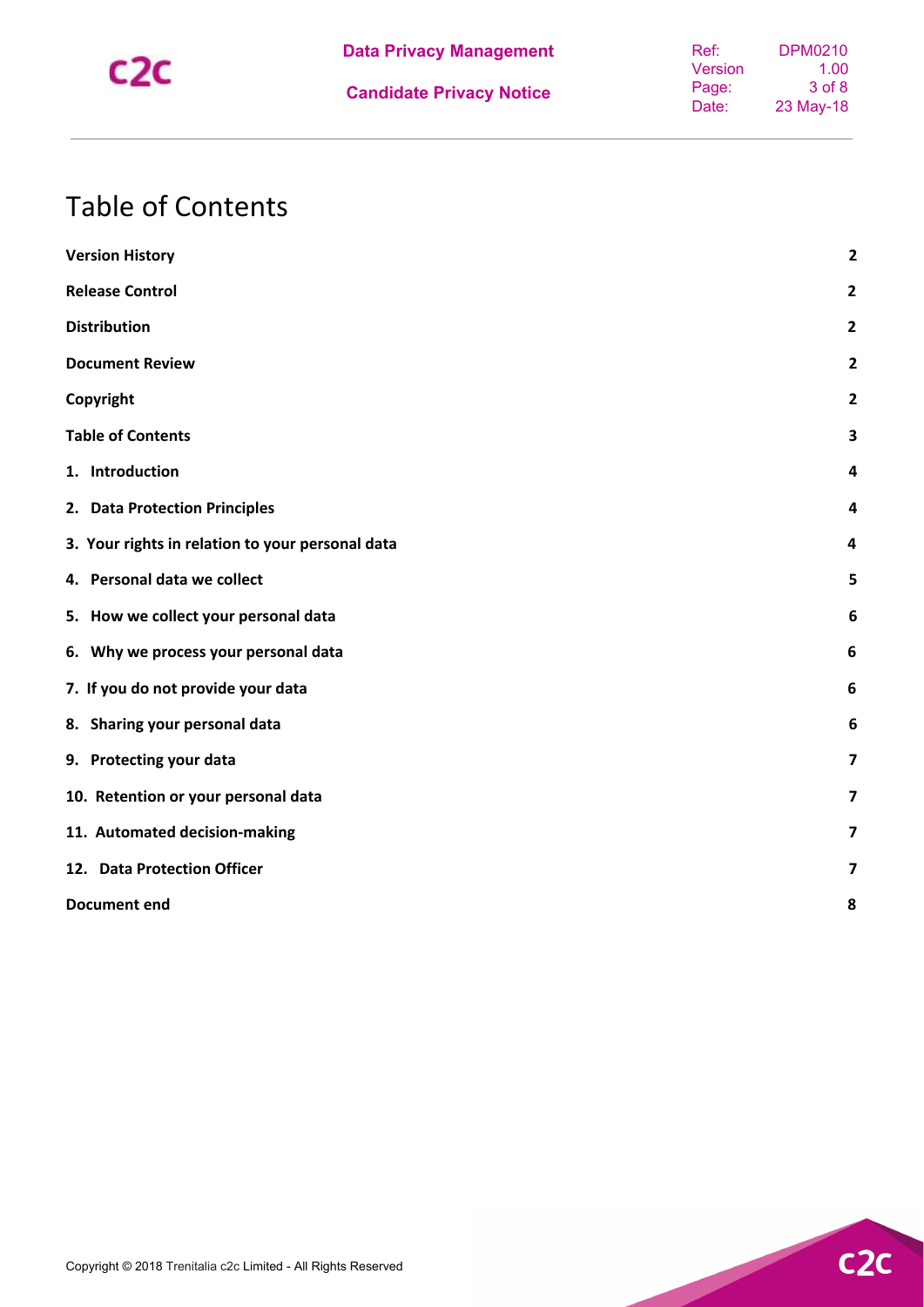**C20** 

#### <span id="page-3-0"></span>**1. Introduction**

At Trenitalia c2c Ltd we take your privacy seriously. We are committed to being transparent about how we collect and use your data and in meeting our data protection obligations in accordance with the General Data Protection Regulation (GDPR). This Privacy Notice describes our privacy practices and approach regarding the collection and use of any personal data we collect about you.

We will process your personal data in accordance with this Privacy Notice, unless such processing conflicts with the requirements of applicable law, in which case, applicable law will prevail.

By submitting your personal data to us, you acknowledge that:

- you have read and understood this Privacy Notice and agree to the use of your personal data as set out
- your personal data may be transferred and processed, for the purposes and in the manner specified in this Privacy Notice
- you are not required to provide any requested information to us, but failing to do so may result in you not being able to continue your candidacy for the job for which you have applied
- all of your representations are true and correct to the best of your knowledge and belief, and you have not knowingly omitted any related information of an adverse nature. Providing any inaccurate information may make you ineligible for employment

Trenitalia c2c Ltd reserves the right to modify this Notice by posting changes to our website. If you submit additional Candidate Data or request to be considered for a Trenitalia c2c Ltd position following the effective date of a modified Notice, your Candidate Data will be handled in accordance with the Notice in effect at that time.

#### <span id="page-3-1"></span>**2. Data Protection Principles**

c2c complies with its obligations under GDPR in relation to your personal data. This includes:

- processing your data fairly, lawfully and in a clear, transparent way
- collecting your data only for specified, explicit purposes during and after your employment in ways that have been explained to you
- only using your data in the way that we have told you about
- ensuring your data is correct and up to date
- keeping your data for only as long as we need it
- protecting your data from loss, misuse, unauthorised access and disclosure
- <span id="page-3-2"></span>● storing and destroying it securely

#### **3. Your rights in relation to your personal data**

We take reasonable steps that are designed to keep your personal data accurate, complete, and up-to-date for the purposes for which it is collected and used. We also have implemented measures that are designed to ensure that our processing of your personal data complies with this Privacy Notice and applicable law. You have the right to:

- be informed on how we use your data, and this is the purpose of this Privacy Notice
- access the data that we hold on you
- have any inaccuracies be corrected
- have information deleted from our systems where you believe there is no reason for us to continue processing it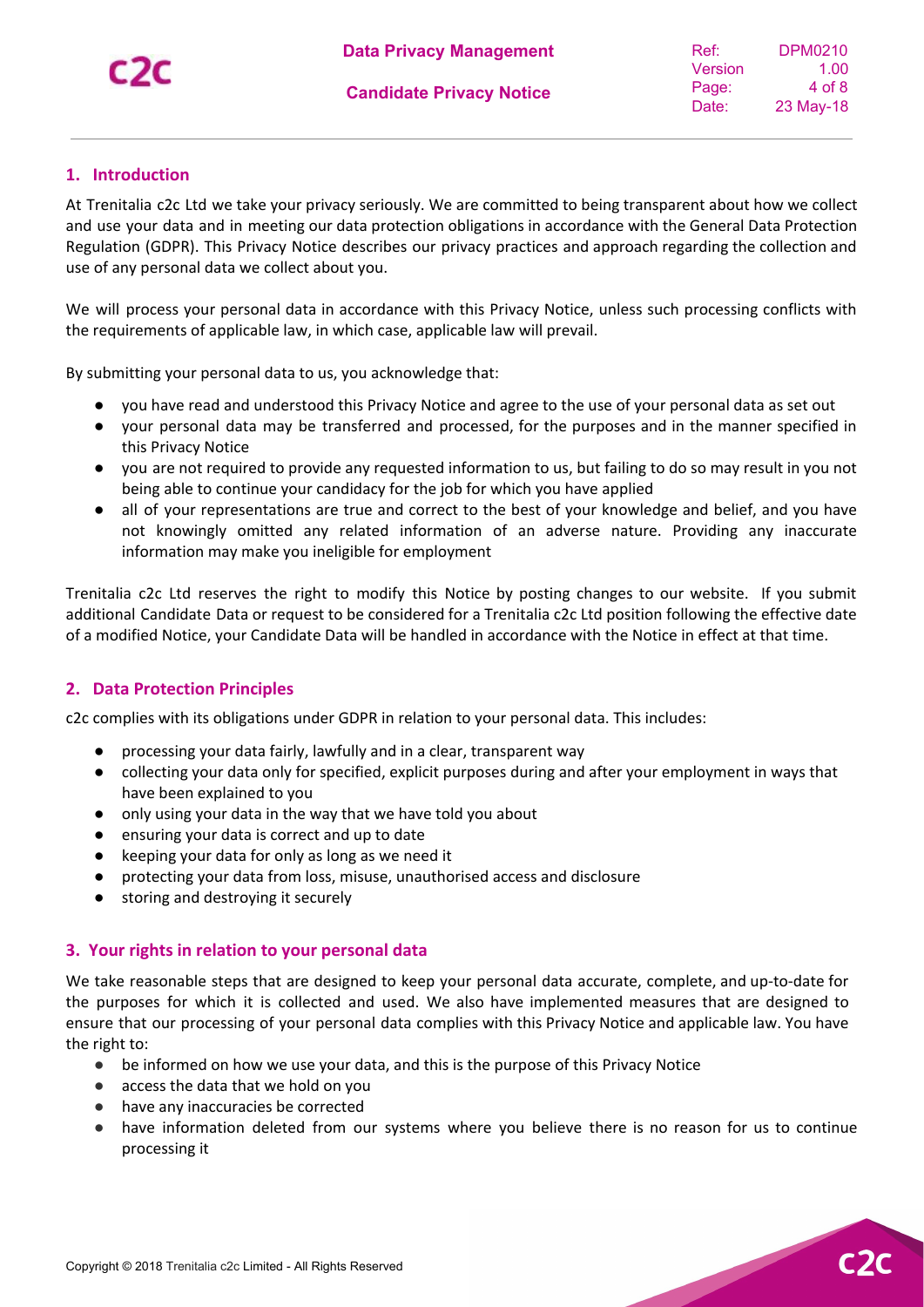

C20

- restrict the processing of the data. For example, if you believe the data we hold is incorrect, we will stop processing the data (whilst still holding it) until we have ensured that the data is correct
- portability for the transfer of the data we hold for your own purposes
- object to the way we use your data where we are using it for our legitimate interests
- regulate any automated decision-making and profiling of personal data

Where you have provided consent to our use of your data, you also have the unrestricted right to withdraw that consent at any time. There will be no consequences for withdrawing your consent. However, in some cases, we may continue to use the data were so permitted by having a legitimate or legal reasons.

<span id="page-4-0"></span>If you wish to exercise any of the rights explained above, please contact c2c's Data Protection Officer*.*

#### **4. Personal data we collect**

We collect a range of personal data about you. This includes:

- your name, address, email address, telephone number and other contact information
- your application form or CV, cover letter, previous and/or relevant work experience or other experience, education, transcripts, or other information you provide to us in support of an application and/or the application and recruitment process
- information from interviews and phone-screenings and assessment you may have
- details of the type of employment you are or may be looking for, current and/or desired salary and other terms relating to compensation and benefits packages, willingness to relocate, or other job preferences
- details of how you heard about the position you are applying for
- information relating to any previous applications you may have made to Trenitalia c2c Ltd

Additional personal data we may collect only once a job offer has been made and accepted include:

- references supplied by former employers or other referees including details of sick leave, disciplinary and performance
- unspent criminal convictions records checks from the Disclosure Barring Service (DBS, Disclosure Scotland)
- financial details including bank details, NI, tax codes
- next of kin details
- right to work documentation such as passport

If you are a self-employed as a contractor you will need to provide some additional information which could include:

- Company corporation details from Companies House
- Public Liability insurance
- VAT registration

We also collect special categories of personal data for for purposes including equality monitoring and reasonable adjustment purposes. This will be sensitive and/or demographic information obtained during the application or recruitment process such as information about your gender, citizenship or nationality, racial or ethnic origin, sexual orientation and health.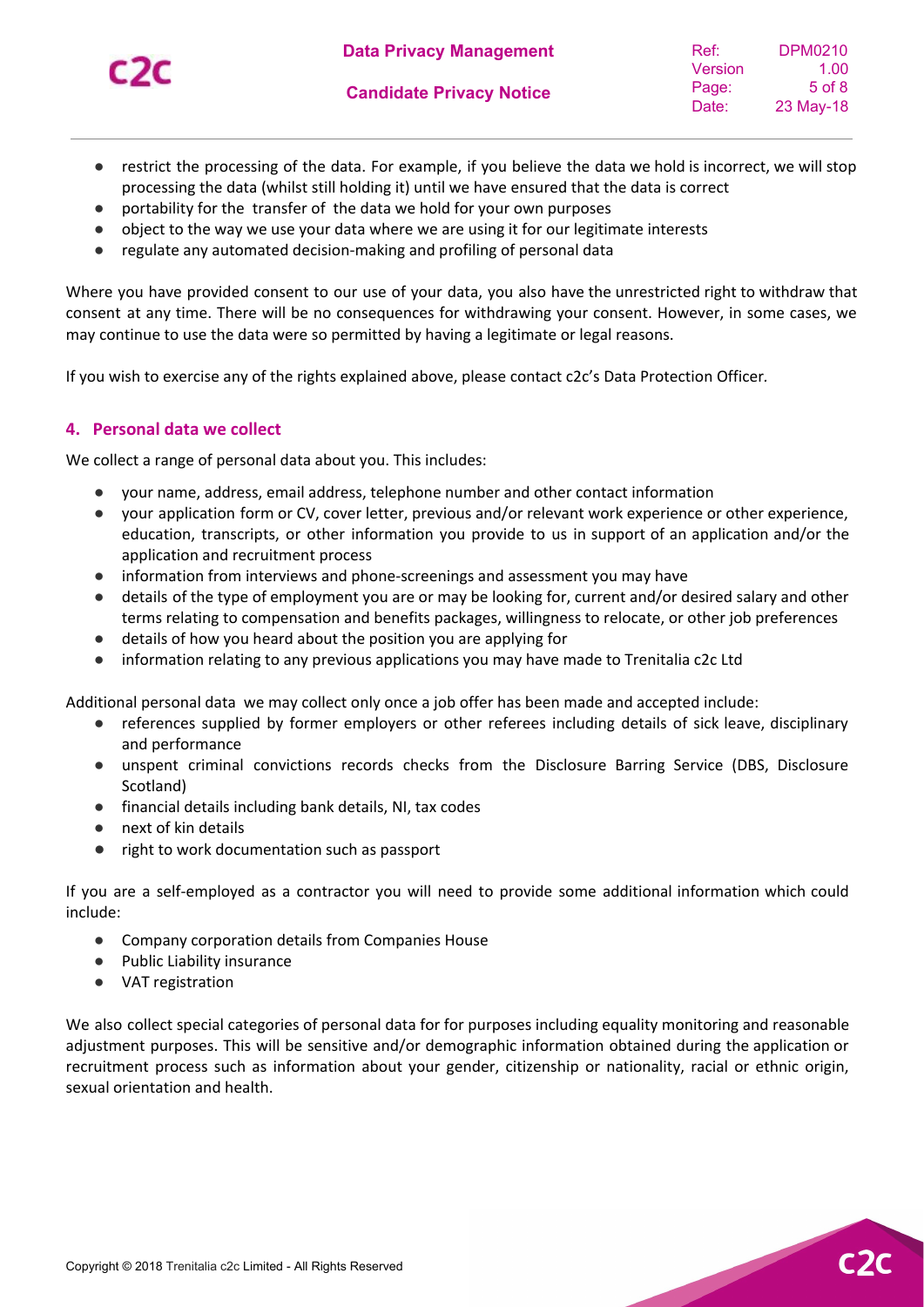C20

#### <span id="page-5-0"></span>**5. How we collect your personal data**

We typically collect your personal data directly from you or through our website. We may sometimes collect additional information from third parties such as recruitment agencies or other publicly available sources such as Linkedin, business Facebook, jobs boards, corporate websites or personal recommendations. We will inform you if we collect your personal information from a third party.

#### <span id="page-5-1"></span>**6. Why we process your personal data**

We collect and process your personal data for legitimate human resources and business management reasons including:

- to manage the recruitment process
- to assess your skills, qualifications to confirm your suitability for employment and to whom to offer a job
- to take steps at your request prior to entering into a contract with you
- to put forward your details to our hiring managers for you to be considered for vacancies
- for equal opportunities monitoring purposes
- making improvements to Trenitalia c2c Ltd's application and/or recruitment process including improving diversity in recruitment practices
- to improve our customer service and make our services more valuable to you

We also need to process your data to ensure that we are complying with our legal obligations. For example:

- checking your eligibility to work in the UK before employment starts if successful
- medical information for making reasonable adjustments at interviews and assessments
- monitoring of our recruitment and hiring process for diversity and equality

In some cases we may also need to process data from candidates/job applicants to respond to and defend against legal claims.

We will not use your data for any purpose other than the recruitment exercise for which you have applied, onboarding if you are successful and for equality monitoring purposes.

#### <span id="page-5-2"></span>**7. If you do not provide your data**

You are under no statutory or contractual obligation to provide data to us during the recruitment process. However, if you do not provide the information, we may not be able to process your application properly, or at all. Neither are you under any obligation to provide information for equal opportunities monitoring purposes,

#### <span id="page-5-3"></span>**8. Sharing your personal data**

Your information will be shared internally with the HR team, interviewers involved in the recruitment process, managers in the business area with a vacancy and IT staff if access to the data is necessary for the performance of their roles. These individuals will be in the the European Economic Area ("EEA").

We will only share your data with external third party providers within the EEA solely for the purposes of performing the services consistent with the protections specified in this Notice. For example, The OPC for assessments.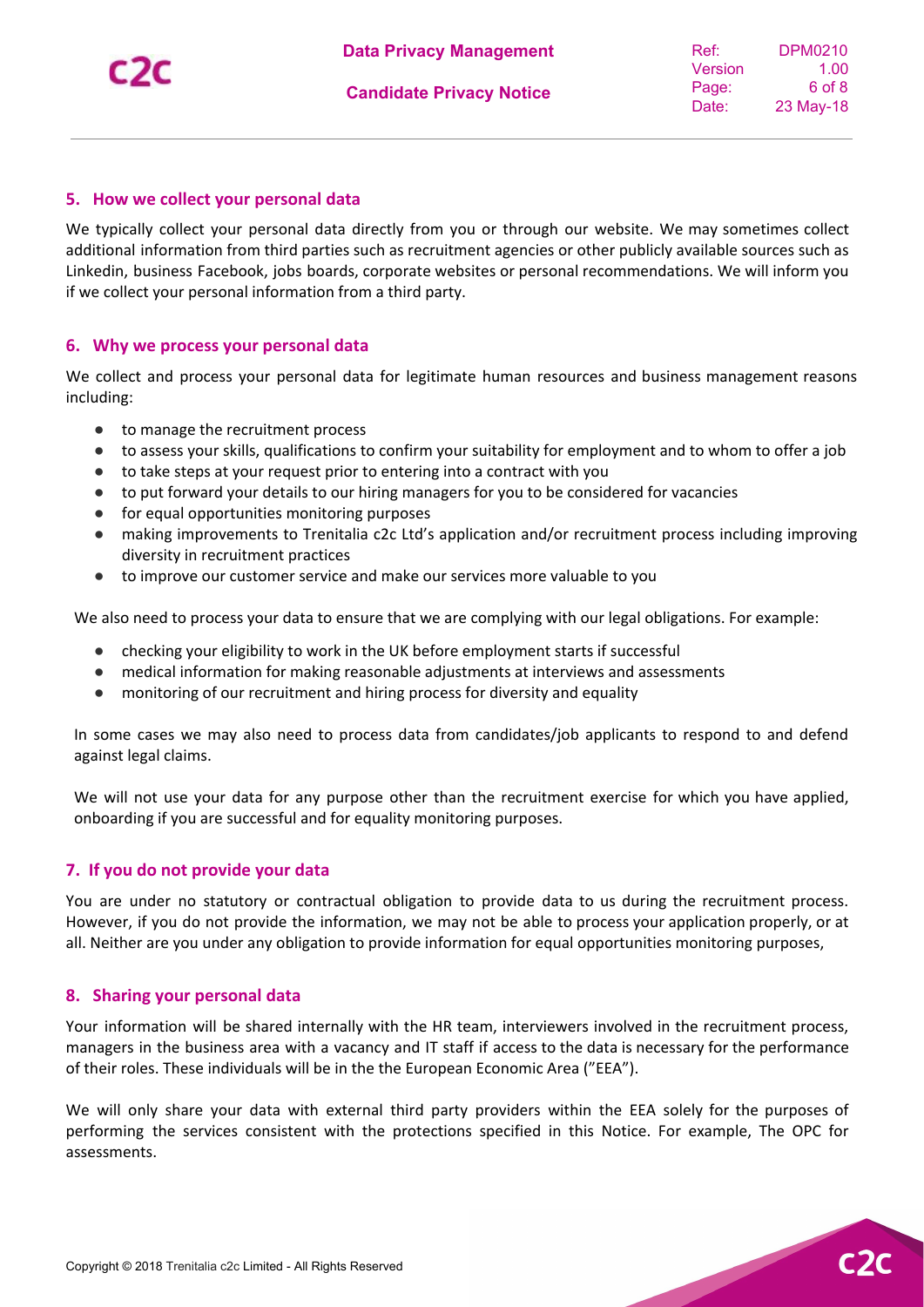#### <span id="page-6-0"></span>**9. Protecting your data**

We take the security of your data very seriously and are aware of the requirement to ensure your data is protected against accidental loss, destruction, disclosure or abuse and is not accessed except by those authorised to do so to carry out their duties. All personal data we collect is stored on our HR management systems and IT systems inside the EEA. By submitting your personal data, you agree to this transfer, storing or processing.

We have implemented and use appropriate technologies and procedures to protect your data against such data breaches. However, we cannot guarantee the security of any data you disclose online. You accept the inherent security implications of sending information over the internet and will not hold us responsible for any breach of security unless we have been negligent.

#### <span id="page-6-1"></span>**10. Retention or your personal data**

In line with data protection principles we will retain your personal information for as long as necessary to fulfil the purposes we collected it for, including any legal, accounting, reporting and legitimate requirements.

If your application for employment is unsuccessful we will hold your application for six months, after which it will be securely destroyed unless you request its distrustruction beforehand.

If your application is successful, personal data gathered during the recruitment process will be transferred to your personnel file and retained during your employment in compliance with c2c retention periods.

#### <span id="page-6-2"></span>**11. Automated decision-making**

We do not make recruiting or hiring decisions based solely on automated decision-making within the meaning of the EU Data Protection Directive. We will provide you an opportunity to express your views and will provide any other safeguards required by law.

#### <span id="page-6-3"></span>**12. Data Protection Officer**

c2c has appointed a Data Protection Officer to ensure we protect your personal data and comply with data protection legislation.

If you any questions, concerns or complaints about how c2c uses your personal data, or if you want to exercise your rights regarding your personal data, please contact our Data Protection Officer by any of the following:

- **Email:** [dpo@c2crail.net](mailto:dpo@c2crail.net)
- **Phone:** 0330 109 8130
- **Write to:** Data Protection Officer, Trenitalia c2c Limited, 2nd Floor, Cutlers Court, 115 Houndsditch, London EC3A 7BR

You have the right to lodge a complaint with the Information Commissioner's Office. Further information, including contact details, is available at [https://ico.org.uk](https://ico.org.uk/) or call 033 123 1113.